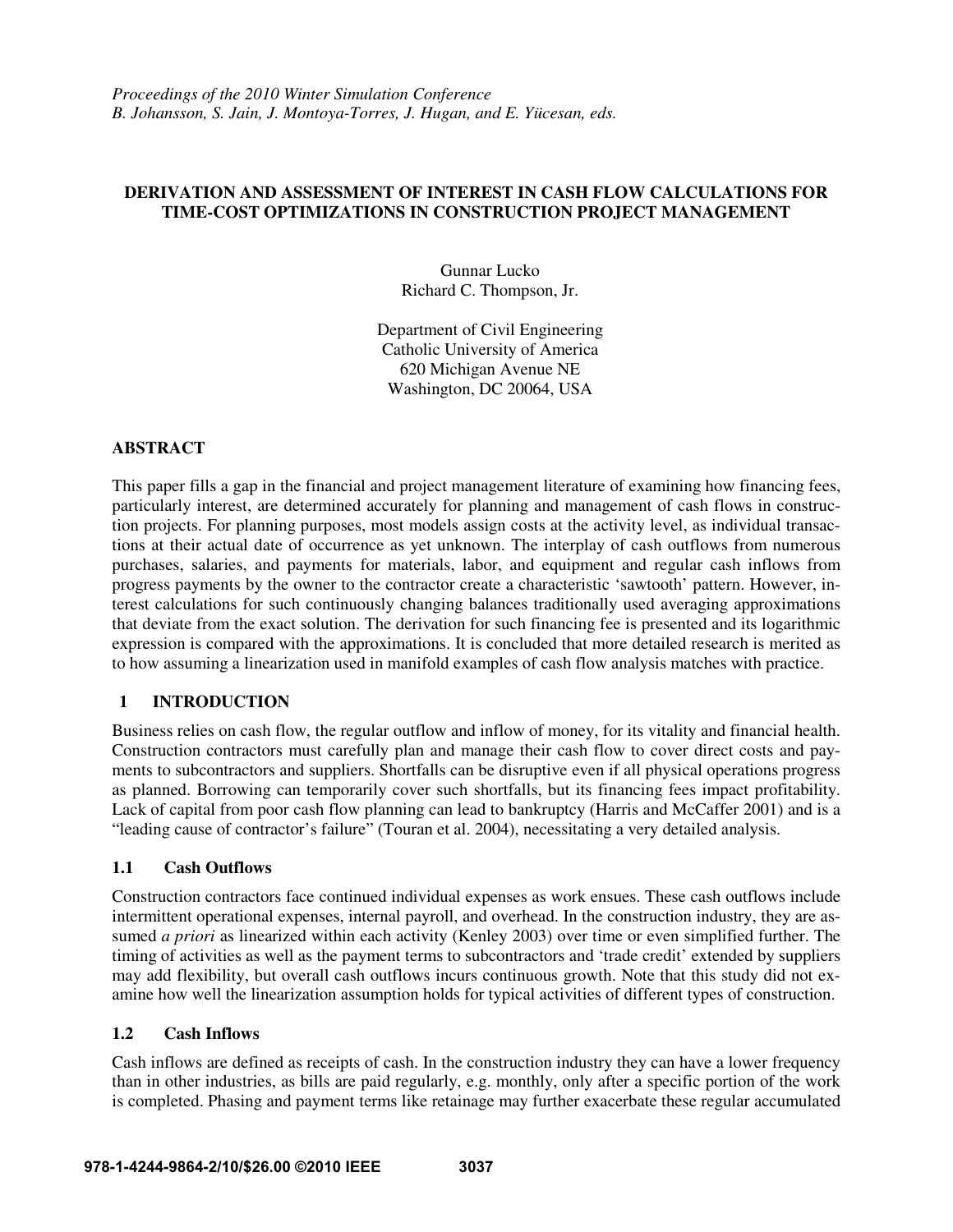payments. Depicting the pay cycle with its billing-to-payment delay gives a stepped pattern that is unbalanced from previous expenses. As contractors may undertake several projects of different sizes and activities in parallel subject to different payment terms, inflows may almost behave as a quasi-random function.

## **1.3 Importance of Combined Cash Flows**

The importance of modeling and optimizing cash outflows versus inflows can hardly be overstated. Combining these disparate and shifted phenomena gives an uneven 'sawtooth' pattern (Kenley 2003) that typically will result in shortfalls. Contractors must therefore augment and 'front-load' their inflows with borrowing. This can take two forms, commercial borrowing from financial institutions with associated fees or self-financing from retained earnings, profits, or direct equity investment (i.e. self-lending) and the associated opportunity cost of capital (e.g. the expected rate of return or interest income that is foregone by utilizing the given cash for other activities). For the purpose of this paper these methodologies are considered equivalent and the discussion focuses on commercial borrowing and its predictable fee structure.

## **1.4 Financing Fees as Part of Cash Flow**

Financing fees are assessed by financial institutions that act as lenders as charges for temporarily turning over funds to borrowers for their beneficial use. Such commercial loans are an important for enabling companies, e.g. construction contractors, to perform ventures that are ultimately profitable, but whose financial burden currently exceeds the liquidity of the company. The *principal* is a term used under two different but closely related scenarios; it denotes the currently remaining amount of money that has been borrowed and is subject to financing fees (from the perspective of an entity borrowing from a bank) and conversely it denotes the currently accumulated amount of money that has been saved and that continues to earn interest (from the perspective of an entity investing in a bank). While companies certainly seek to growth their cash holdings through investing them for interest, their daily transactions from operating capital are often performed in business accounts that are non-interest bearing or have a minimum balance requirement to waive fees. Like the reviewed previous studies, this paper takes the perspective of contractors in order to examine the case of borrowing money from a lender for funding a construction project.

Once financing has been procured, the borrower must perform revenue generating operations whose income exceeds the required payback of principal plus the regularly accumulating financing fees to earn a profit. One type of financing fee, the most well known one, is *interest* on debt. Additional fees are charged by banks for performing various service actions, e.g. printing and mailing certain statements, etc. Their amounts are posted in a catalog and not treated further, as they are known and easily implemented.

An additional type that merits closer examination, however, are fees for opening and maintaining a commercial credit line (up to a credit limit) and that may be incurred for not using credit that was available. These two varieties were termed *commitment fee* (Garner *et al.* 1994). The case of a fixed one-time or periodic fee also is not treated further. However, if the fee depends on the varying amount of unused credit, it is subject to the same time value of money considerations as interest, but has a counteracting effect, i.e. borrowing more increases interest but reduces the unused credit fee and vice versa, up to the maximum of the credit limit. For clarity, it is called *unused credit fee* hereinafter. It was reported that "[o]ften .25 to .5 percent is charged on the unused portion of the credit line" (Garner et al. 1994), whereas studies in more recent literature assumed even higher values, e.g. 0.8% of the unused credit (Elazouni and Metwally 2005). Typically, the percentage of the unused credit fee is lower than the interest rate on actual negative balances, because the bank can likely lend the unused funds to another borrower. In effect, this allows the bank to earn money from the company for any scenario between no borrowing whatsoever to borrowing at the credit limit, while the earnings from interest will typically be the highest.

Financing fees become part of the cash outflows (from the perspective of the borrower) directly after the finish of every period and in previous cash flow models were determined in two different ways; either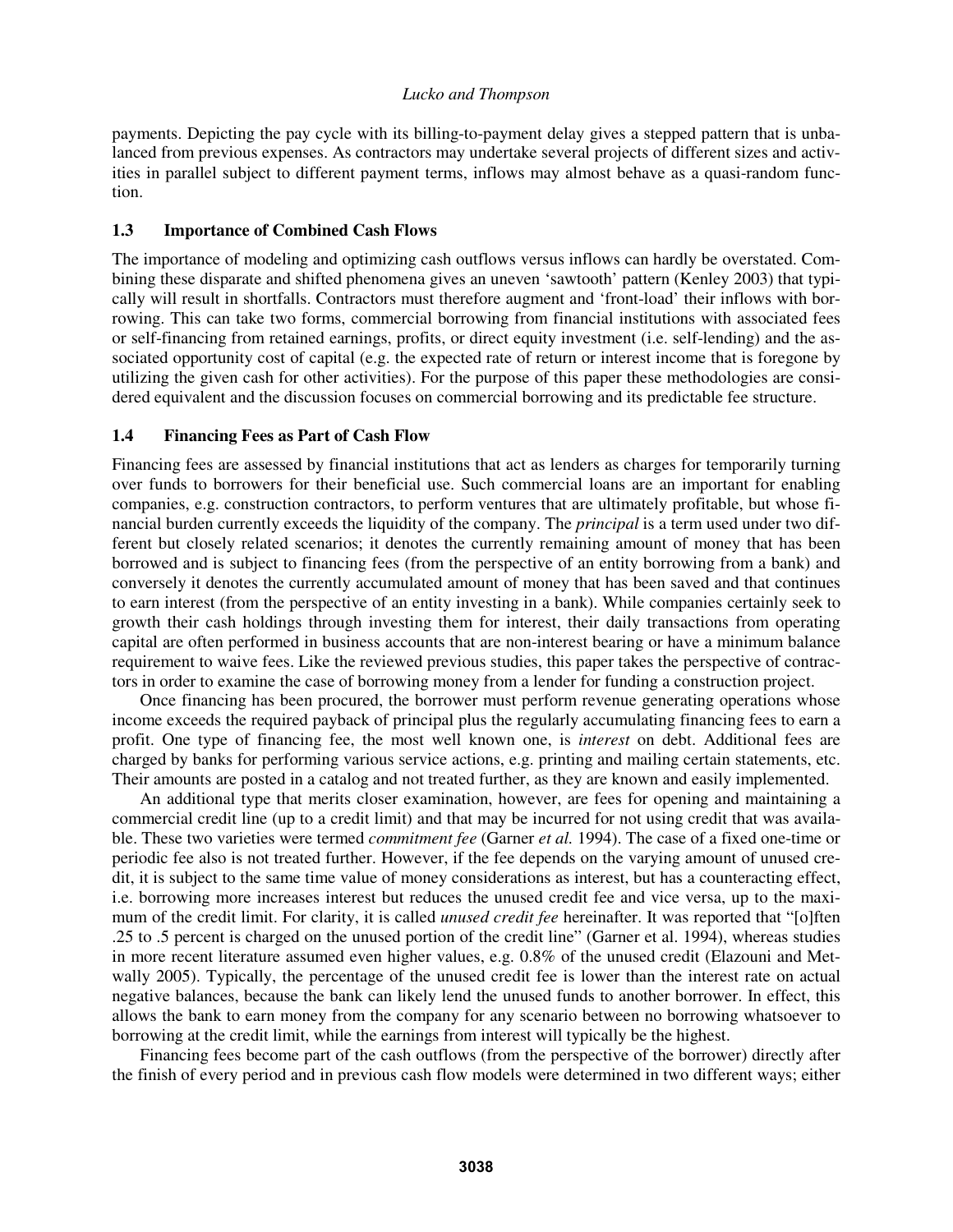they were assessed based on one specific balance, e.g. the value at the start of finish of a period, or based on an averaging these values. The following sections examine these different approaches in more detail.

## **2 LITERATURE REVIEW**

Numerous studies presented example calculations of cash flows for construction projects to demonstrate their functioning and to present improvements in analyzing and optimizing the relationship between the timing of activities in the schedule, their direct costs plus any indirect costs, and the rules and limitations imposed by the available credit line. Cui *et al.* (2010) developed a systems model of cash flows that considered interest on borrowing and interest earnings on savings, but calculated it based only on the balance at the finish of each previous period and omitted the unused credit fee. Senouci and El-Rayes (2009) analyzed the tradeoff between timing and costs of different crew configurations versus possible profit after financing fees. They calculated interest based on the finish balance and also omitted the unused credit fee. Elazouni and Metwally (2005) performed optimization with a genetic algorithm and were the only study that explicitly included unused credit. Directly succeeding studies, e.g. Elazouni and Metwally (2007) and Elazouni (2009) did not include it, nor did Liu and Wang (2008) who optimized the same example project with constraint programming. An example by Singh (2001) gave a flowchart of a computer implementation of cash flow calculations but even omitted interest. Halpin and Woodhead (1998) gave a small example whose approach was later used by Senouci and El-Rayes (2009) and – shifted – by Cui et al. (2010).

The literature review reveals that previous studies used several approximations of financing fee *within* one period as per the chronological list of Table 1, where *i* is the interest rate per period in percent, *u* is the unused credit rate per period in percent, *l* is the credit limit, *b* is the balance, and *t* - 1 and *t* are indices that mark the ends of the previous and current periods. All of the equations in Table 1 are written using these variables, although some only described the interest calculation in words or it had to be derived from calculated values. It is noted that with one exception all studies omitted the unused credit fee. Related topics were retainage, which most studies included explicitly or at least mentioned, and a potential correction for inflation applied to longer projects, which was omitted by most. All of the studies included detailed discussions of cash flows and most used specific examples to demonstrate their calculations.

In several cases it was unclear how interest was calculated for each period, because it was provided as a percentage without specifying what *basis* it had (e.g. "percent" instead of "percent of the balance at time *x*"). While most percentages appeared to apply per each period, some potential for confusion existed if interest was expressed over a different duration than the periods themselves, e.g. as an *annual percentage rate* (APR) for monthly periods. The *APR* or nominal rate  $i_{\text{nom}}$  is the interest rate *i* per period multiplied by the number of periods per year *m*,  $APR = i_{nom} = i \cdot m$ . It omits any exponential compounding for periods that each are shorter than one year. While by law the *APR* must be disclosed, it cannot be used directly in calculating the actual financing costs. For example, an  $APR = 12\%$  indicates that  $i = 1\%$  p.p. (per period), which gives an effective annual rate  $EAR = 1.01^{12} = 1.1268$  or 12.68%. The *APR* thus always understates the actual financing costs whenever the interest is actually assessed with the true periodic rate *i*.

#### **2.1 Approximations Used by Previous Studies**

The following two major approximations were identified from the literature review as commonly used:

Approximation 1: Assessing interest based on the finish-of-the-period balances  $b_t$  only (or  $b_{t-1}$ ). This assumes that all costs during the period are incurred immediately after its start and thus approximates their balance as a rectangle. Halpin and Woodhead (1998) described this as interest charged on "the amount of the overdraft at the end of the month". Harris and McCaffer (2001, p. 231) explained further that "[a] measure of the interest payable is obtained by calculating the area between the cash-out and the cash-in curves". While this approach is intuitive, it neglects the *time value of money* within periods and – as will be demonstrated in the following – *overstates* interest by *more than doubling* it for all periods of the cash flow that have the characteristic 'sawtooth' shape. Only ¼ of the 'triangular debt' of the linearization as-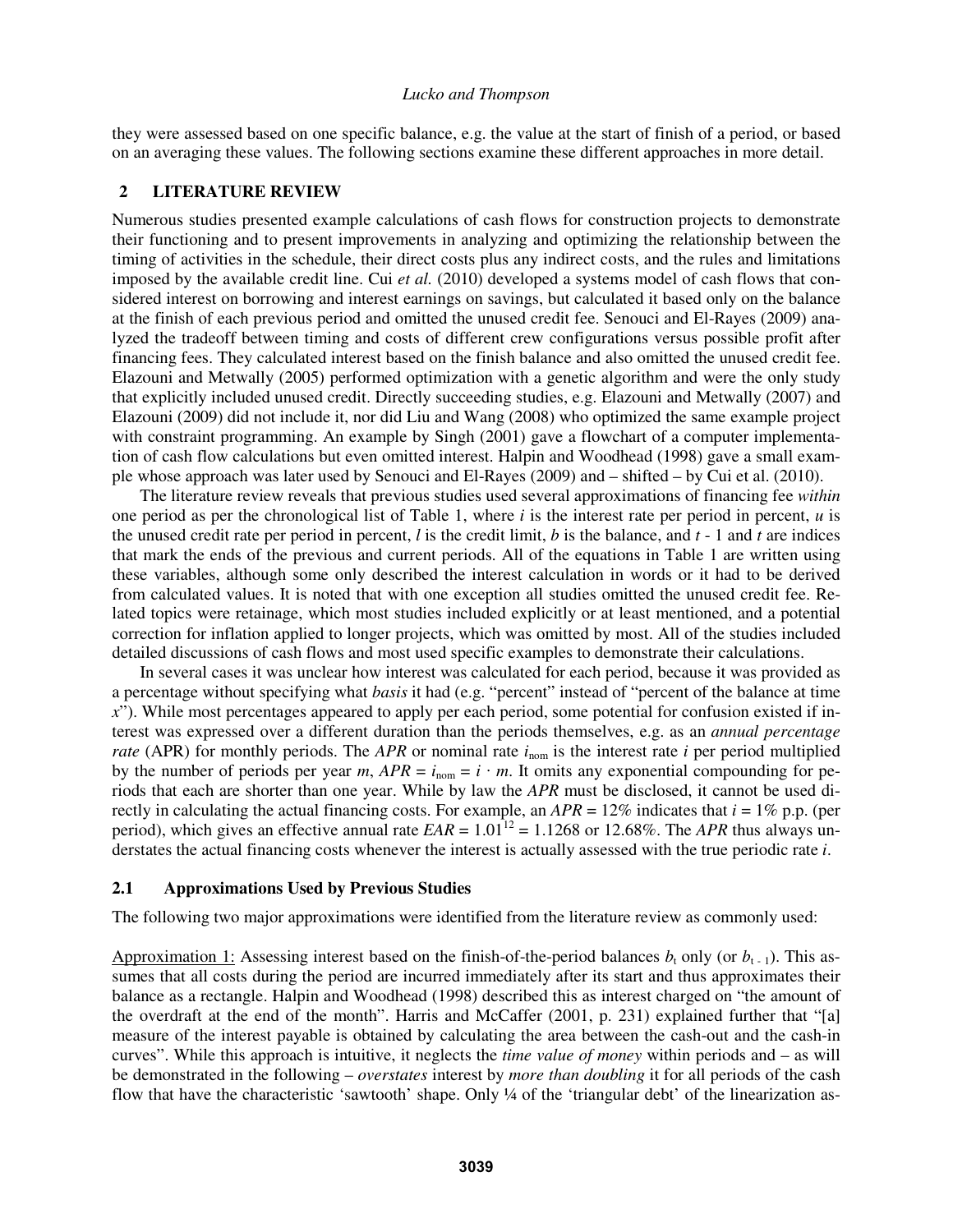sumption occurs in the first half of the time period but  $\frac{3}{4}$  of it occurs in the second half, for which the borrowing time is always less than half of a period long. This approximation thus is expected to perform worst.

| Study                          | Interest                                              | Unused                  | Remarks                     |
|--------------------------------|-------------------------------------------------------|-------------------------|-----------------------------|
|                                |                                                       | Credit Fee              |                             |
| Cui et al. 2010                | Unclear, $i \cdot b_{t-1}$ ? (given 12% per           | N <sub>o</sub>          | Purchase discounts; inter-  |
|                                | year or 0.3% per week)                                |                         | est on savings account      |
| Elazouni 2009                  | $i \cdot b_{t-1} + i \cdot 0.5 \cdot (b_t - b_{t-1})$ | N <sub>o</sub>          | Retainage; no inflation     |
| Senouci and El-Rayes 2009      | $i \cdot b_t$                                         | N <sub>o</sub>          | Retainage; no inflation     |
| Liu and Wang 2008              | $i \cdot b_{t-1} + i \cdot 0.5 \cdot (b_t - b_{t-1})$ | Mentioned               | Retainage; no inflation     |
| Elazouni 2007                  | $i \cdot b_{t-1} + i \cdot 0.5 \cdot (b_t - b_{t-1})$ | N <sub>o</sub>          | No retainage; no inflation  |
| <b>Elazouni</b> and Metwally   | Unclear, $i \cdot b_{t-1} + i \cdot 0.5 \cdot (b_t)$  | N <sub>o</sub>          | Retainage; no inflation     |
| 2007                           | $-b_{t-1}$ ) ? (given 0.3% per week)                  |                         |                             |
| Chen et al. 2005               | N <sub>o</sub>                                        | N <sub>o</sub>          | No retainage; mentions      |
|                                |                                                       |                         | inflation                   |
| Elazouni and Metwally<br>2005  | $i \cdot b_{t-1} + i \cdot 0.5 \cdot (b_t - b_{t-1})$ | $u \cdot (l - b_{t-1})$ | Retainage; no inflation     |
| Motawa et al. 2005             | Mentioned, company-level mod-<br>el                   | N <sub>o</sub>          | No retainage; but inflation |
| Elazouni and Gab-Allah<br>2004 | $i \cdot b_{t-1} + i \cdot 0.5 \cdot (b_t - b_{t-1})$ | N <sub>o</sub>          | Retainage mentioned         |
| Touran et al. 2004             | Mentioned as APR (no details)                         | N <sub>o</sub>          | Retainage; no inflation     |
| Akgun 2001                     | Mentioned as APR, like Halpin                         | N <sub>o</sub>          | Retainage; no inflation     |
|                                | and Woodhead (1998)                                   |                         |                             |
| Barbosa and Pimentel 2001      | Unclear, $i \cdot b_{t-1}$ ?                          | N <sub>o</sub>          | None mentioned              |
| Harris and McCaffer 2001       | Mentioned as APR (15 per year /                       | N <sub>o</sub>          | Mentions retainage; no      |
|                                | 12 months per year)                                   |                         | inflation                   |
| Khosrowshahi 2001a             | Mentioned, different for borrow-                      | N <sub>o</sub>          | Retainage; no inflation     |
|                                | ing and investing                                     |                         |                             |
| Khosrowshahi 2001b             | Mentioned, different for borrow-                      | N <sub>o</sub>          | Mentions retainage; no      |
|                                | ing and investing                                     |                         | inflation                   |
| Singh 2001                     | No                                                    | N <sub>o</sub>          | None mentioned              |
| Halpin and Woodhead 1998       | $i \cdot b_t$                                         | N <sub>o</sub>          | Retainage; no inflation     |
| Navon 1995                     | No                                                    | N <sub>o</sub>          | Retainage; no inflation     |
| Kirkpatrick 1994               | Yes (not explained)                                   | N <sub>0</sub>          | None mentioned              |
| Au and Hendrickson 1986        | $i \cdot b_{t-1} + i \cdot 0.5 \cdot (b_t - b_{t-1})$ | N <sub>o</sub>          | Mentions retainage; infla-  |
|                                |                                                       |                         | tion, but payments already  |
|                                |                                                       |                         | start after 1 period        |
| McCaffer 1979                  | Mentioned as APR (15 per year /                       | N <sub>o</sub>          | Mentions retainage; no      |
|                                | 12 months per year)                                   |                         | inflation                   |
| Ashley and Teicholz 1977       | $i \cdot b_t$                                         | N <sub>o</sub>          | Mentions retainage; no      |
|                                |                                                       |                         | inflation                   |
| Reinschmidt and Frank<br>1976  | Mentioned (no details)                                | N <sub>o</sub>          | None mentioned              |
| Fondahl 1973                   | Mentioned as compound interest                        | $\rm No$                | None mentioned              |
| Peterman 1973                  | Mentioned (no details)                                | N <sub>0</sub>          | Retainage; no inflation     |

# Table 1: Approximations of Interest and Unused Credit Fee in the Literature.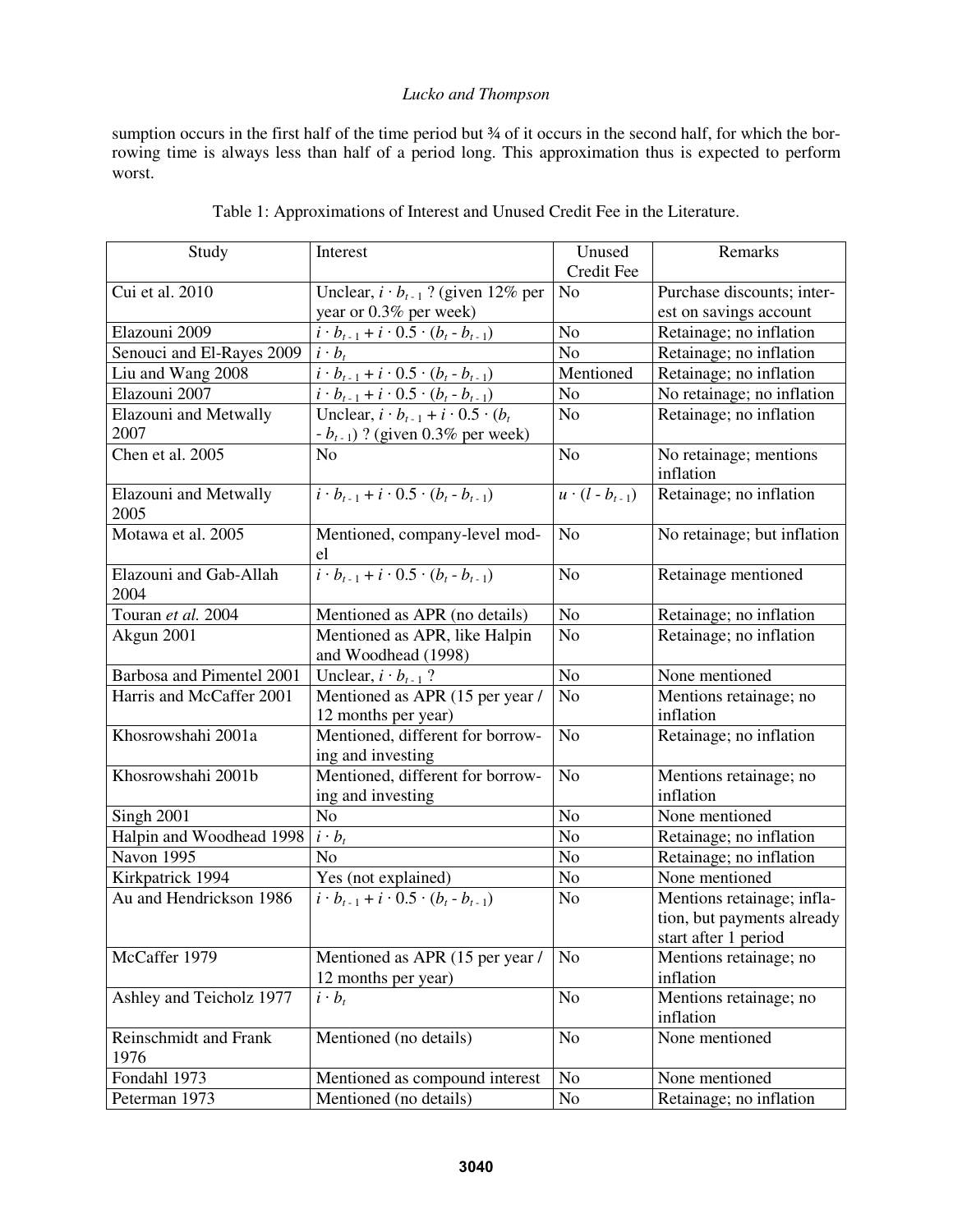Approximation 2: Assessing it based on any start-of-the-period balance  $b_{t-1}$  plus the interest rate multiplied by one half of the difference between the finish-of-the-period and the start-of-the-period balances  $b_t$ and  $b_{t-1}$ . This approach assumes that 50% of the difference between the start and finish balances is incurred immediately after the start of the period and no additional costs thereafter. It approximates their balance as a rectangle of half the height over the full period. This constitutes an *average balance* approach that again ignores the *time value of money* within periods for any linearly growing balance, as all previous studies clearly assumed for their cash flows. Its approximation distributes the debt as ½ in the first half of the period and  $\frac{1}{2}$  in the second half. The amount of interest alone is calculated by halving the interest rate used in this approximation.

Yet another approximation is theoretically possible, although it was not used in any previous studies:

Approximation 3: Assessing it based on the assumption that none of the costs are incurred during the first half of the period but 100% of the difference between the start and finish balances during the second half. It approximates them as a delayed rectangle of half the width, with the same area as 2. This approach would still be an approximation but better reflects the *time value of money* within periods by unbalancing the borrowed amount to the second half of one time period.

Equations (1) through (3) express these three possible approximating approaches mathematically.

| $FV = A \cdot (1 + i)$ for approximation 1.                                                        |     |
|----------------------------------------------------------------------------------------------------|-----|
| $FV = A \cdot (1 + i)/2$ for approximation 2, where the interest portion itself is $A \cdot i/2$ . | (2) |
| $FV = A \cdot (1 + i)^{\frac{1}{2}}$ for approximation 3.                                          |     |

## **2.2 Need for Derivation of Exact Equation**

Identifying two different approximations for calculating interest as used in the literature, both of which do not reflect the compounding nature of interest for linearly growing balances and may significantly deviate from the true value, plus one analogously possible but hitherto unused approximation that is expected to give results of somewhat better accuracy show a clear need to derive the exact equation. The following section gives the background from financial mathematics for repeated payments and use its approach of taking the difference between two series that are shifted by one period as inspiration for the new equation.

## **3 DERIVATION OF EXACT EQUATION**

## **3.1 Time Value of Money Derivation for Annuity**

Among the most common equations used in financial management are those that describe the time value of money, i.e. the behavior of funds that are subject to financing fees over time, which themselves often are compounded, i.e. that interest is draws interest itself. An individual payment of the *present value PV* that draws the periodic interest rate *i* thus generates the *future value*  $FV = PV \cdot (1 + i)^n$  over the duration of *n* periods. Inverting this equation isolated the required *PV* for a desired *FV* of an investment decision.

Payments are often repeated each period, e.g. monthly payments to grow a savings account or pay off a loan. An *annuity* is a finite series of such payments, whose amount is often constant. The derivation of its equation (e.g. Park 2008, Newnan et al. 2004) inspires deriving the new equation for exact interest and unused credit fee on changing balances, which was lacking in previous cash flow models and has not been identified in any of the literature. Writing an annuity as a series with exponential interest gives equation (4), whose terms are sorted from left to right by the decreasing number of periods over which the compounding has occurred. The payments *A* are assumed to begin at the finish of the first period (a so-called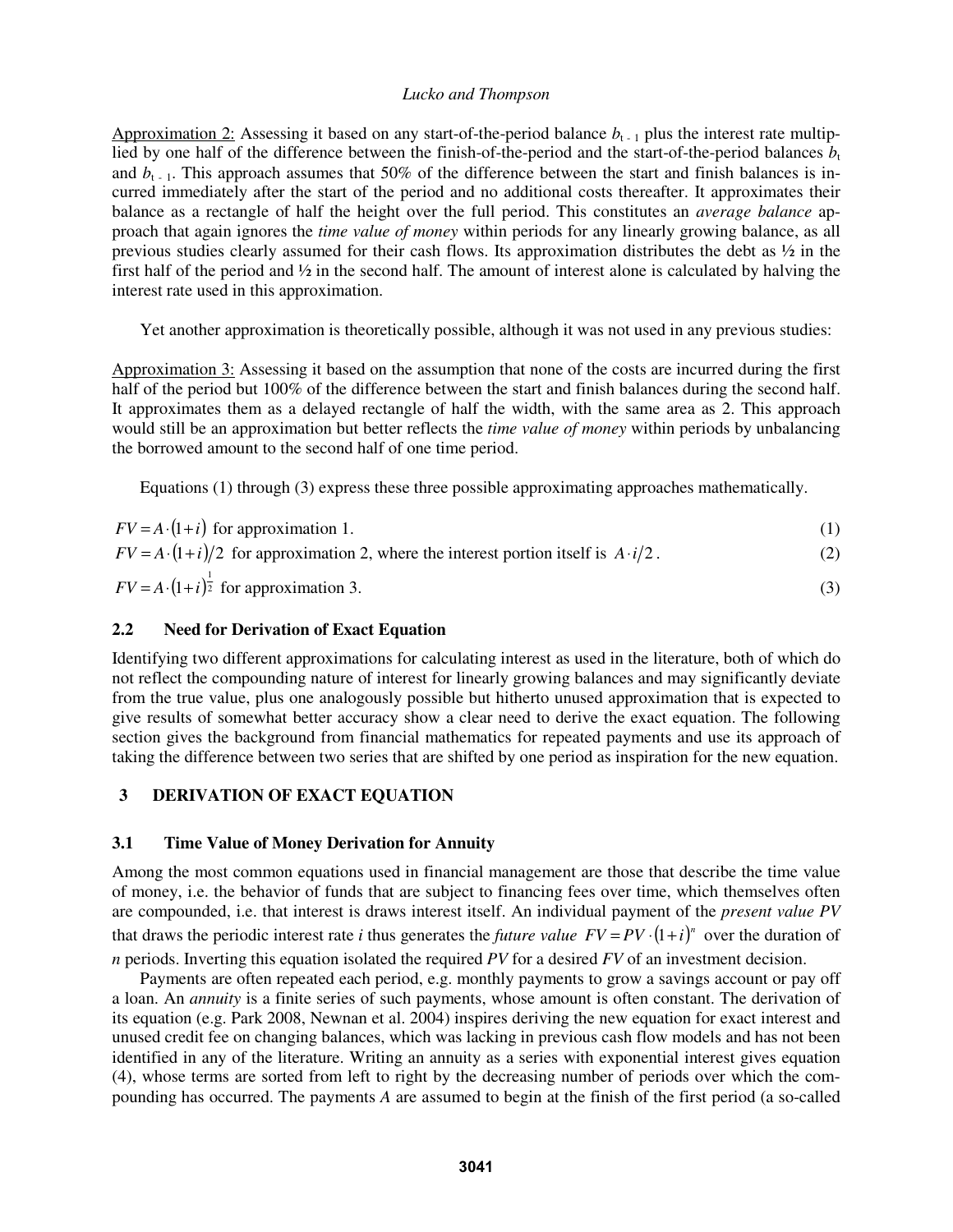ordinary or annuity-immediate), not at the start, and continue to be paid over *n* periods. Note that their durations in the exponent of each term in (4) are the number of periods *n* that remain until the final payment.

$$
A \cdot (1+i)^{n-1} + A \cdot (1+i)^{n-2} + \ldots + A \cdot (1+i)^1 + A \cdot (1+i)^0 = FV_{\text{annuity}} \tag{4}
$$

The series of additive terms in equation (5) mathematically is a geometric series written in the inverse order. Assuming a second independent stream of payments *A* that already begins at the start of the first period (a so-called annuity-due, which represents the common case of e.g. investing in a savings account, etc.) gives equation (5), whose terms are shifted by the duration of one period from their counterparts.

$$
A \cdot (1+i)^n + A \cdot (1+i)^{n-1} + \ldots + A \cdot (1+i)^2 + A \cdot (1+i)^1 = F V_{\text{annuity}} \cdot (1+i)
$$
 (5)

Subtracting equation (4) from (5) cancels out all terms except for the very first and last ones in (6).

$$
FV_{\text{annuity}} \cdot (1+i) - FV_{\text{annuity}} = A \cdot (1+i)^n - A \cdot (1+i)^0 \tag{6}
$$

Extracting FV on the left side of equation (6) and dividing by the interest rate *i* gives the *FV* in (7).

$$
FV_{annuity} = A \cdot \frac{(1+i)^n - 1}{i} \tag{7}
$$

The elegance of equation (6) lies in its *collapsing* nature, i.e. it comprises a series of *n* payments, each with their own streams of compounding interest, which are staggered over time and 'stacked' additively to the final *FV*. Using an analogous approach, the *PV* of a limited series of annuity payments can be derived to be  $PV_{\text{annuity}} = A \cdot (1 - (1/1 + i)^n)/i$ . Moreover, financial texts, e.g. Newnan et al. (2004) also provide the *PV* for series whose payment amounts grows either *arithmetically* or *geometrically* from one period to the next one. These extensions of equation  $(7)$  or its inverted  $PV_{\text{annuity}}$  can also be derived by again assuming series whose difference is collapsed to its short solution. For an arithmetic, i.e. linear, growth of the integer multiples of a payment *A* for an annuity-immediate, i.e. paying  $0 \cdot A$ , then  $1 \cdot A$ , then  $2 \cdot A$ , etc. at the finish of each period, the present value is  $PV = A \cdot ((1+i)^n - i \cdot n-1)/(i^2 \cdot (1+i)^n)$ . For a geometric, i.e. exponential, growth of a payment *A* that is multiplied by  $(1+g)$  where *g* is the growth rate per period, for an annuity immediate, the present value is  $PV = A \cdot ((1 - ((1 + g)^n \cdot (1 + i)^{-n})) / (i - g))$  (Newnan et al. 2004). Shortcut equations also exist e.g. to convert annuities of variable payments into annuities with constant payments (note that using the terms increasing or decreasing annuities can be misleading, as they may denote e.g. adding to an investment or e.g. drawing from retirement savings). The issue of the varying number of calendar days in each period for higher frequencies of compounding is excluded here for brevity.

However, the problem that is analyzed in this paper asks a more detailed question over a shorter duration – that applied to all cash flow models of previous studies, but does not appear to have been asked yet – what is the exact interest and any other financing fees if the balance changes already *within one period*?

## **3.2 Derivation for Interest**

Assume a linearly growing balance over one period as shown in Figure 1a. To calculate the exact interest on such triangular debt it is decomposed into a series of stepped borrowings as shown in Figure 1b. Each of these incremental borrowings generates a separate stream of interest, all of which must be added. Note that the previous annuity payment *A* is now divided into *k* portions within one period as per equation (8).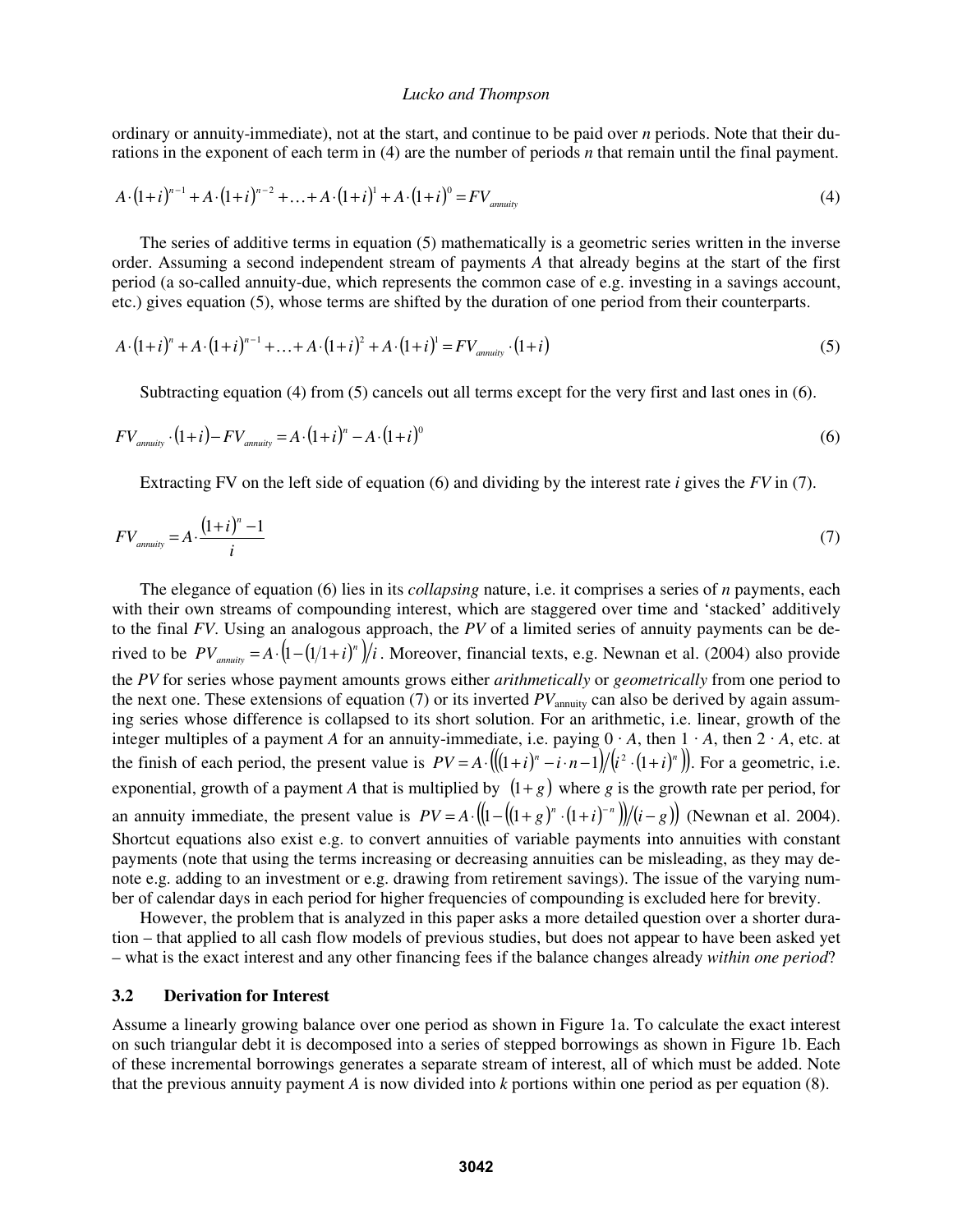$$
FV_{\text{annuity}} = \sum_{j=0}^{k-1} \left[ \frac{A}{k} \cdot (1+i)^{\frac{j}{k}} \right] = \frac{A}{k} \cdot \left( (1+i)^{\frac{0}{k}} + (1+i)^{\frac{1}{k}} + \dots + (1+i)^{\frac{k-2}{k}} + (1+i)^{\frac{k-1}{k}} \right) \tag{8}
$$

where *j* is a variable counting index within the total number of incremental borrowings *k* and *i* is the interest rate. Each of the *k* terms draws  $(1+i)^{\frac{j}{k}}$  in interest over its partial duration *j* within one complete period. They are sorted by *j* from zero to *k* −1, thus inverting the decreasing order used in equation (4).



Figure 1a: Linearly Growing Debt. Figure 1b: Incremental Decomposition.

Equation (9) again is a *geometric series*, because it is finite and each term is the  $(1+i)^{\frac{1}{k}}$ -fold of the previous one. Converting this series into an expression that is independent of *j* first uses an approach that is inspired by equation (6). It creates the second stream of equation (9) that is shifted by one incremental period against equation (8). Equation (10) subtracts equation (8) from equation (9). This technique of canceling out all interior terms is very similar to *telescoping series* that collapses to a single value, but here is deliberately introduced for taking the difference of two overlapping versions of the same series.

$$
FV_{annuity} \cdot (1+i)^{\frac{1}{k}} = \frac{A}{k} \cdot \left( (1+i)^{\frac{1}{k}} + (1+i)^{\frac{2}{k}} + \ldots + (1+i)^{\frac{k-1}{k}} + (1+i)^{\frac{k}{k}} \right)
$$
(9)

$$
FV_{\text{annuity}} \cdot (1+i)^{\frac{1}{k}} - FV_{\text{ann}} = \frac{A}{k} \cdot (1+i)^{\frac{k+1}{k}} - \frac{A}{k} \cdot (1+i)^{\frac{0}{k}}
$$
(10)

Equation (11) extracts common factors from (10). Dividing it by the bracket on its left half gives (12).

$$
FV_{\text{annuity}} \cdot \left( (1+i)^{\frac{1}{k}} - 1 \right) = \frac{A}{k} \cdot \left( (1+i)^{\frac{k+1}{k}} - 1 \right) \tag{11}
$$

$$
FV_{\text{annuity}} = \sum_{j=0}^{k-1} \left[ \frac{A}{k} \cdot (1+i)^{\frac{j}{k}} \right] = A \cdot \frac{(1+i)^{\frac{k+1}{k}} - 1}{k \cdot \left( (1+i)^{\frac{1}{k}} - 1 \right)}
$$
(12)

The geometric series, a summation of the *k* portions of the annuity payment *A*, has thus first been converted into a ratio whose value depends only on *k* and is now independent of the previous variable *j*. Second, finding its exact value so that it does not even depend on *k* anymore requires making the duration of each incremental step infinitesimally small, i.e. equivalently making their number *k* infinitely large, i.e.  $k \rightarrow \infty$ . Following the mathematical rule of equation (13) that the limit of a fraction of two any functions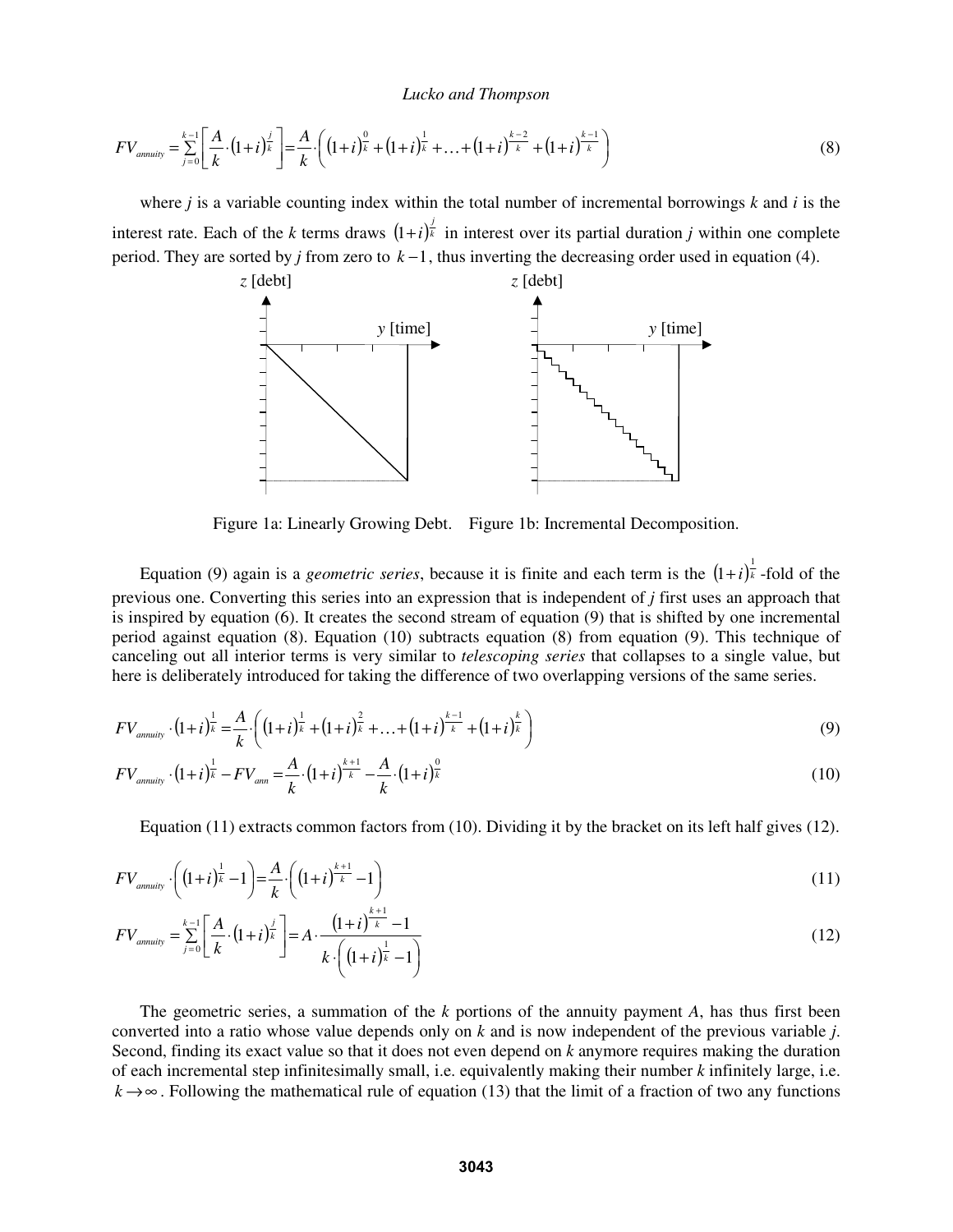$f_1(k)$  and  $f_2(k)$  is the fraction of their limits, the limit operator can be applied separately to the numerator and denominator of equation (12) to give equation (14) that is examined further for its limit values.

$$
\lim_{k \to \infty} \left[ \frac{f_1(k)}{f_2(k)} \right] = \frac{\lim_{k \to \infty} [f_1(k)]}{\lim_{k \to \infty} [f_2(k)]}
$$
\n(13)

$$
\lim_{k \to \infty} \left[ \sum_{j=0}^{k-1} \left[ \frac{1}{k} \cdot (1+i)^{\frac{j}{k}} \right] \right] = \frac{\lim_{k \to \infty} \left[ (1+i)^{\frac{k+1}{k}} - 1 \right]}{\lim_{k \to \infty} \left[ k \cdot \left( (1+i)^{\frac{1}{k}} - 1 \right) \right]}
$$
(14)

The numerator of equation (14) is determined by inserting the variable *k* directly into its exponent, which cancels out for  $k \rightarrow \infty$  in (15). The entire term is thus simplified to being the interest rate *i* itself.

$$
\lim_{k \to \infty} \left[ \left( 1 + i \right)^{\frac{k+1}{k}} - 1 \right] = \left( 1 + i \right)^{\frac{\infty + 1}{\infty}} - 1 = i \tag{15}
$$

The denominator of (14) is determined by replacing  $h = 1/k$  and  $1 + i = v > 1$  temporarily. This leads to the somewhat surprising finding that the term approaches the natural logarithm of  $1+i$  for  $k \rightarrow \infty$  in (16).

$$
\lim_{k \to \infty} \left[ k \cdot \left( (1+i)^{\frac{1}{k}} - 1 \right) \right] = \lim_{h \to 0} \left[ \frac{1}{h} \cdot \left( (1+i)^h - 1 \right) \right] = \lim_{h \to 0} \left[ \frac{1}{h} \cdot \left( v^h - 1 \right) \right] = \ln(v) = \ln(1+i)
$$
\n(16)

Finally, equation (17) provides the final new expression for interest on a linearly growing balance.

$$
FV_{\text{annuity}} = A \cdot \frac{i}{\ln(1+i)}\tag{17}
$$

A comprehensive literature search, including scholarly papers as well as various textbooks on accounting, finance, and economics, did not identify any previous publication of this exact calculation of the interest, as all of them focus on discrete, period-by-period calculations, not this continuous phenomenon.

### **3.3 Derivation for Unused Credit Fee**

As mentioned before, the unused credit fee has a counteracting effect to the interest. From the bank's perspective it ensures earnings even if the borrower does not use the available credit line. It is also subject to the *time value of money* within periods and has a linearly shrinking balance. It applies *u* to the difference between credit limit *l* and  $b_{t-1}$  (i.e. a triangle or even a trapezoid if  $l < b_t$ ) by deducting (17) from a 'block' to give the fee as  $(l - b_{i-1}) \cdot (u - ((u/\ln(1+u)) - 1))$ . Just like interest, is it assessed and charged di-

rectly after the finish of every period and contributes to the compounding of negative balances and financing fees.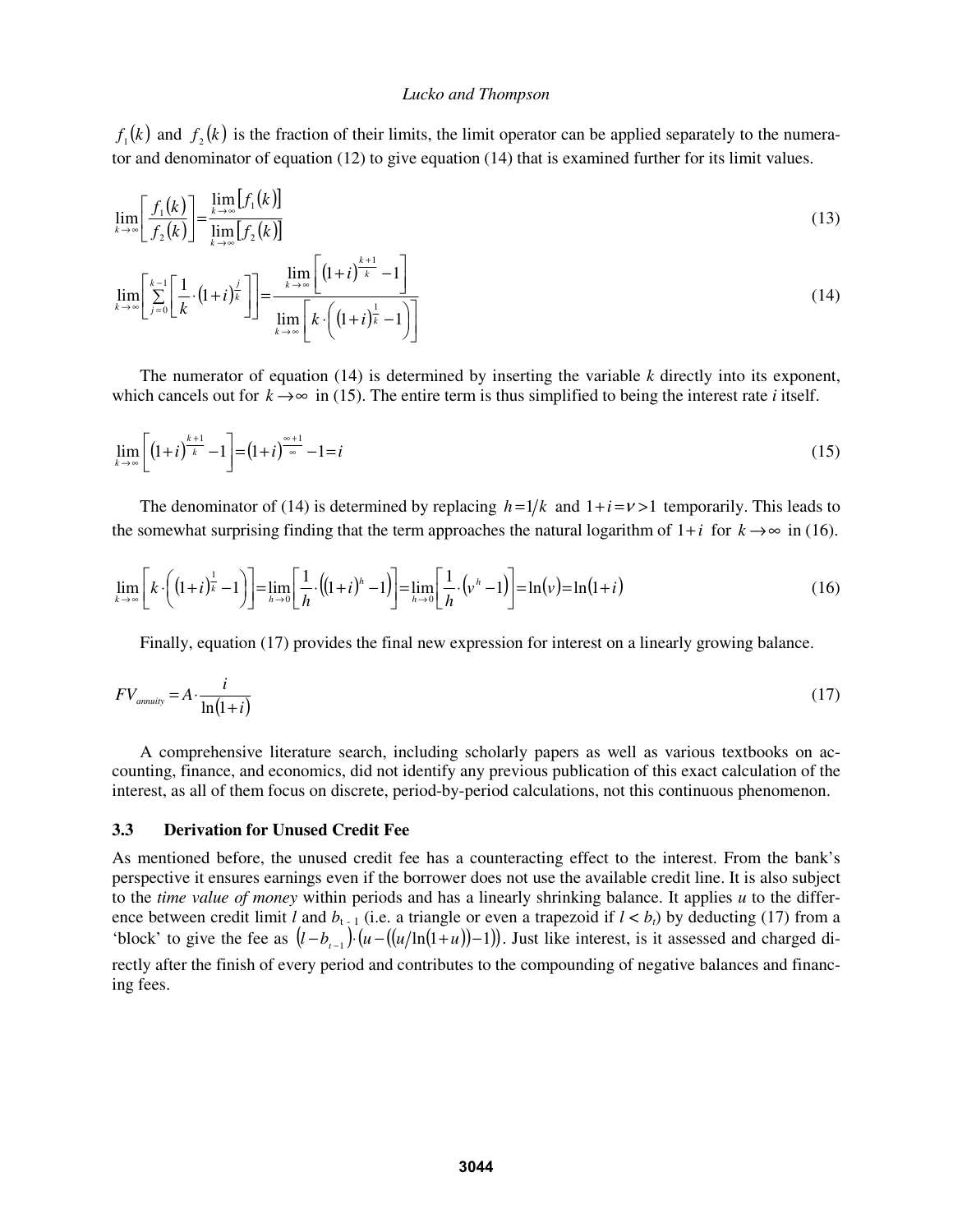### **4 ANALYTICAL COMPARISON**

The behavior of these approximations is now examined for a unit model with a duration of only one period over which the interest accrues. For brevity, the unused credit fee is excluded. Figure 2 shows equations (1) through (3) graphically as gray shaded areas overlaid upon the linearly growing cash outflow.





Figure 3 shows the actual interest that accrues on a linearly growing balance over one period. The balance itself remains constant and can be assumed as an even value, e.g. \$100. These approximations depend only on the periodic interest rate *i* as the independent variable with the actual interest costs as the dependent variable. It is normalized to a percentage of the finish-of-period balance *A* to allow neutral comparisons. The possible input *i* ranges from 0% to 50% to cover any interest rates that could be reasonably expected to occur. The diagonal of  $A \cdot (1+i)$  describes a linear relationship of input and output.



Figure 3: Exact Interest and Approximations within Period.

Figure 4 is based on Figure 3 but provides comparisons of the *relative differences* between the three approximations and their baseline, the new exact equation, thus showing only three curves. Examining the steepness and growth rates of the interest curves in Figure 3 and the deviation curves in Figure 4 shows that approximation 1, used recently by Senouci and El-Rayes (2009) and also by Halpin and Woodhead (1998), strongly overestimates interest to more than doubling the exact value. The rectangular approximation 1 of the interest based on only the finish-of-the-period balance  $b<sub>t</sub>$  should therefore not be used in any cash flow calculations, where balances are continuously changing and offset only by periodically stepped cash inflows from progress payments. An important observation is made for the average balance approximation 2 (Liu and Wang 2008, Elazouni and Metwally 2005, Au and Hendrickson 1986). The curve is consistently slightly above the curve with the exact values. Moreover, it is also concave, thus deviating stronger from the exact value for larger interest rates. In other words, this approximation of financing fees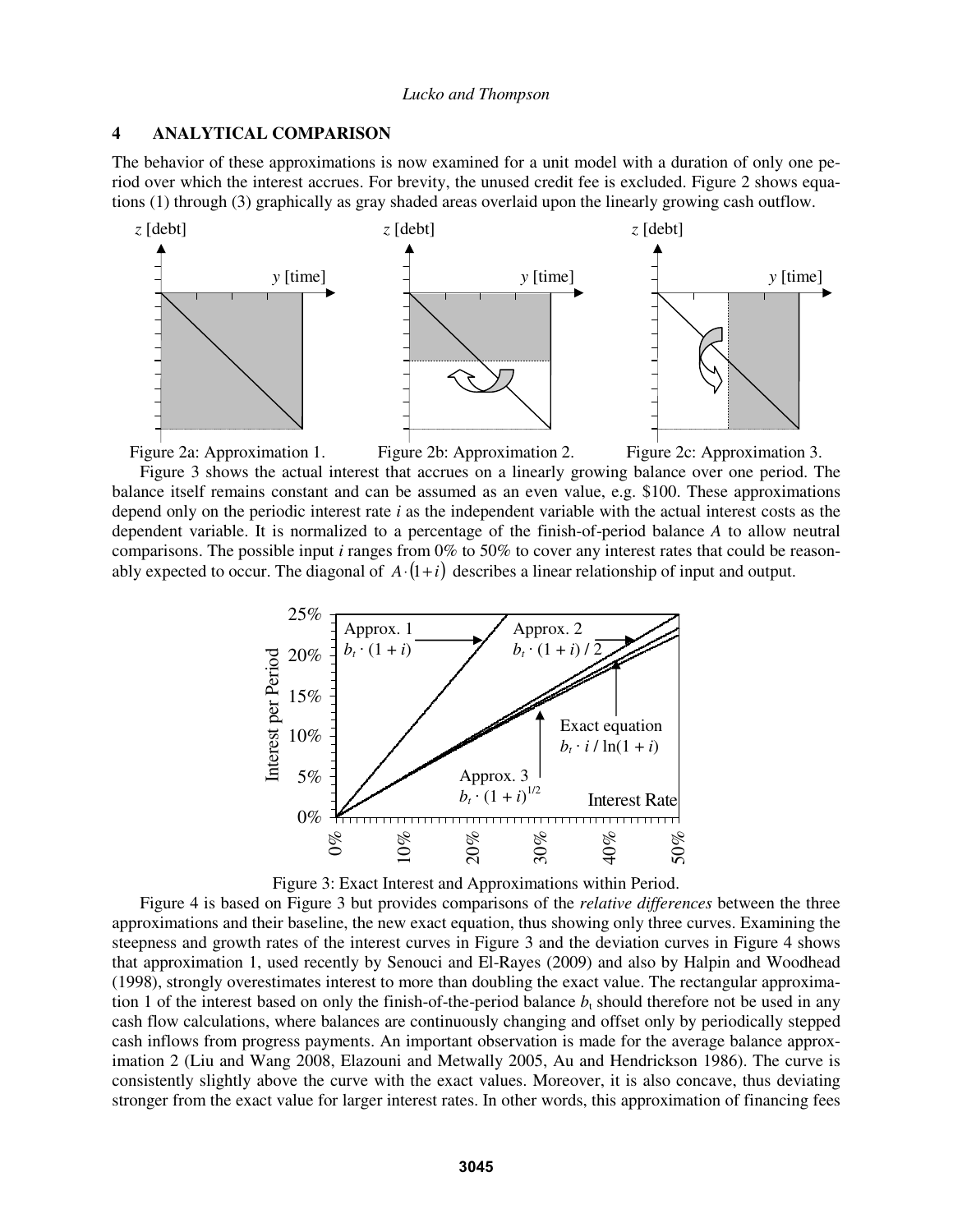that construction contractors incur from using their overdraft business account is always slightly in favor of the bank. The larger *i* and/or the balance itself, the larger becomes this deviation. This effect is not due to any rounding error, but results from the purposeful averaging, which creates the balance of 50% of *A* that is subject to compound interest over the entire period. Figure 2b shows that adding such triangular area during the first half of the period and subtracting it from the second half (indicated by an arrow and a dashed line) significantly increases the duration over which the bulk of interest accumulates. Such 'redistribution' of areas within the cash flow diagram to simplify interest calculations ignores the time value of money for its compounding. Interest thus is overstated, which is contrary to the cost minimization strategy of the contractor. While the percentage of the deviation itself is small, as it is applied to a percentage, the dollar amount of such deviation can give an order of hundreds of dollars monthly or thousands of dollars total for large multi-month projects whose cash flows and respective balances that must be financed can reach the order of millions of dollars monthly. Note that this consideration applies regardless of whether a contractor finances via a bank or uses their own capital; in the latter case the financing costs would be incurred as opportunity costs from not being able to invest said capital elsewhere for growth.



Figure 4: Relative Differences of Exact Interest and Approximations.

The new approximation 3 as per equation (3) redistributes the area between the first and second halves of the period and provides a counterpoint to (2). Once again, the balance that is financed remains constant, but shifting all of it into the second half of the period significantly decreases the duration over which interest accumulates. Figures 3 and 4 confirm that it always slightly underestimates the exact value. The larger *i* and/or the balance itself, the larger becomes this deviation due to its convex shape. The exponential growth of compound interest causes the underestimation to be smaller in absolute value than the overestimation of approximation 2. In light of the simplicity of the exact equation (17), neither of the approximation with their exacerbating positive or negative deviations is recommended for use in practice.

## **5 CONCLUSIONS**

In an ever more competitive marketplace, calculating financing fees precisely and being able to perform a detailed analysis toward minimizing them is a competitive advantage. While the dollar amount of the inconsistency in applying the time value of money is small in comparison to the balances that must be financed, it should nonetheless be taken seriously. In practice, interest is typically charged on average daily balances in a way that is favorable to the lender and worsens with increased balances and today's preponderance of prolonged schedules and mega-projects. The current outward focus – using period approximations of interest – rather than inward, i.e. within the period of triangular debt, falls short of the proverbial 'valuing the cent to earn the dollar'. The new exact model can produce greater accuracy and positive financial results. It is recommended that future research perform a comprehensive study of actual cost data to validate – or augment – the widely used assumption of linearized cash outflows of individual activities.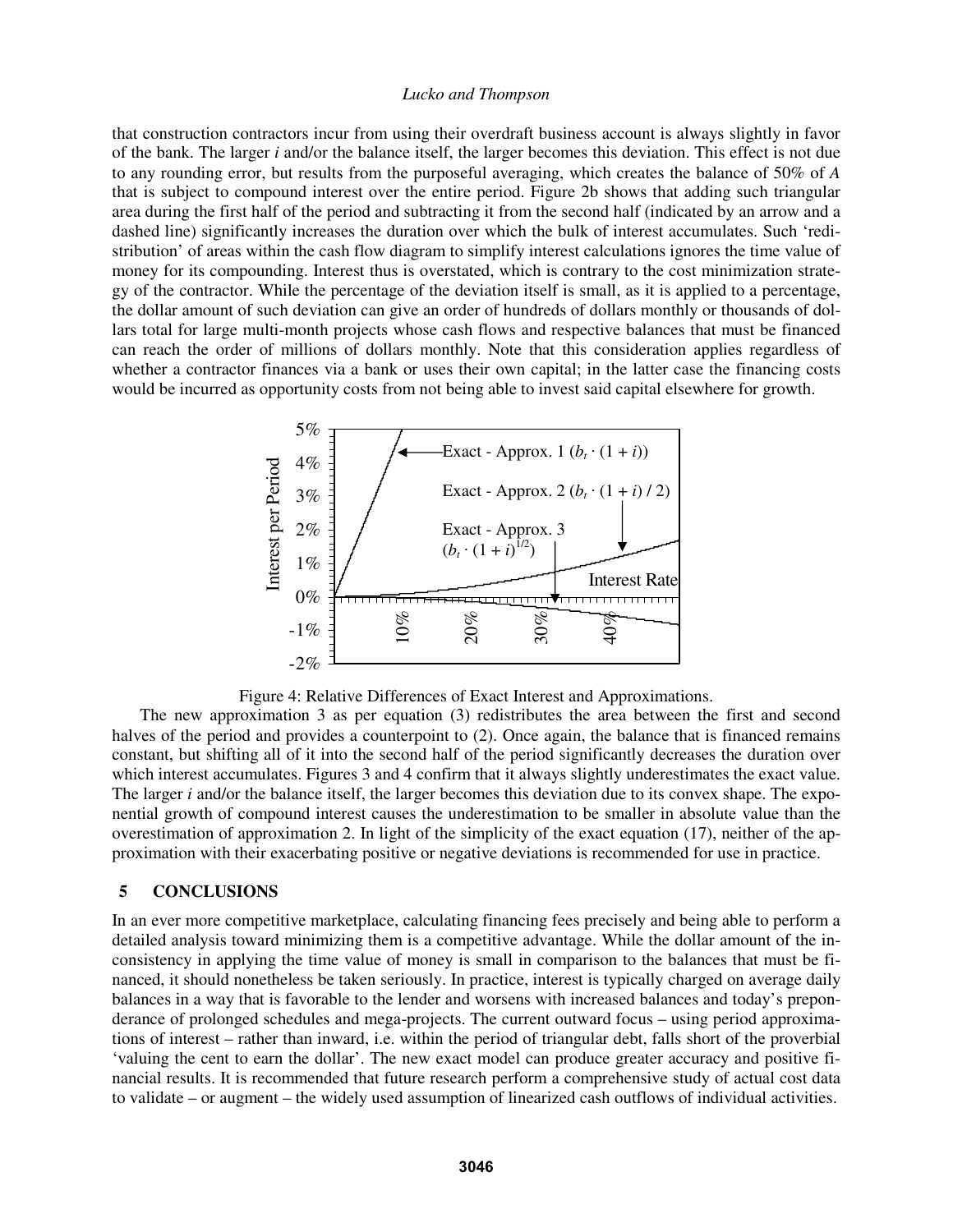### **ACKNOWLEDGMENTS**

The authors thank Dr. Bilal Khan of the City University of New York for the interesting discussion on mathematical series. The support of the National Science Foundation (Grant CMMI-0927455) for portions of the work presented here is gratefully acknowledged. Any opinions, findings, and conclusions or recommendations expressed in this material are those of the author and do not necessarily reflect the views of the National Science Foundation.

## **REFERENCES**

- Akgun, M. 2001. Contractor's cash flow. Master's Report Approved for Report Requirement of the Master's of Science Degree – Civil Engineering, Department of Civil Engineering, Northeastern University, Boston, MA.
- Ashley, D. B., Teicholz, P. M.. 1977. Pre-estimate cash flow analysis. *Journal of the Construction Division, Proceedings of the American Society of Civil Engineers* 103(CO3): 369-379.
- Au, T., Hendrickson, C. 1986. Profit measures for construction projects. *Journal of Construction Engineering and Management* 112(2): 273-286.
- Barbosa, P. S. F., Pimentel, P. R. 2001. A linear programming model for cash flow management in the Brazilian construction industry. *Construction Management and Economics* 19(5): 469-479.
- Chen, H.-L., O'Brien, W. J., Herbsman, Z. J. 2005. Assessing the accuracy of cash flow models: The significance of payment conditions. *Journal of Construction Engineering and Management* 131(6): 669- 676.
- Cui, Q., Hastak, M., Halpin, D. W. 2010. Systems analysis of project cash flow management strategies. *Construction Management and Economics* In print: 1-16.
- Elazouni, A. M., Gab-Allah, A. A. 2004. Finance-based scheduling of construction projects using integer programming. *Journal of Construction Engineering and Management* 130(1): 15-24.
- Elazouni, A. M., Metwally, F. G. 2005. Finance-based scheduling: Tool to maximize project profit using improved genetic algorithms. *Journal of Construction Engineering and Management* 131(4): 400- 412.
- Elazouni, A. M., Metwally, F. G. 2007. Expanding finance-based scheduling to devise overall-optimized project schedules. *Journal of Construction Engineering and Management* 133(1): 86-90.
- Elazouni, A. M. 2007. Finance-based scheduling: A potential enhancement of construction scheduling techniques. *Proceedings of the 2007 Construction Research Congress*, eds. Chinowsky, P. S., Songer, A. D., Carrillo, P. M., Freeport, Commonwealth of the Bahamas, May 6-8, 2007, American Society of Civil Engineers, Reston, VA: 10 p.
- Elazouni, A. M. 2009. Heuristic method for multi-project finance-based scheduling. *Construction Management and Economics* 27(2): 199-211.
- Fondahl, J. W. 1973. Cash flow and bid prices. *Western Construction* May: 48-48, 53-54, 59.
- Garner, D. R., Owen, R. R., Conway, R. P. 1994. *The Ernst & Young guide to financing for growth*. New York, NY: John Wiley & Sons.
- Halpin, D. W., Woodhead, R. W. 1998. *Construction management.* New York, NY: John Wiley & Sons.
- Harris, F., McCaffer, R. 2001. *Modern construction management*. 5<sup>th</sup> ed., Oxford, Great Britain: Blackwell Science.
- Kenley, R. 2003. *Financing construction: Cash flows and cash farming.* New York, NY: Taylor & Francis.
- Khosrowshahi, F. 2000a. A radical approach to risk in project financial management. *Proceedings of the 2000 16th Annual ARCOM Conference*, ed. Akintoye, A., Glasgow, Great Britain, September 6-8, 2000, Association of Researchers in Construction Management, Reading, Great Britain: 2: 547-556.